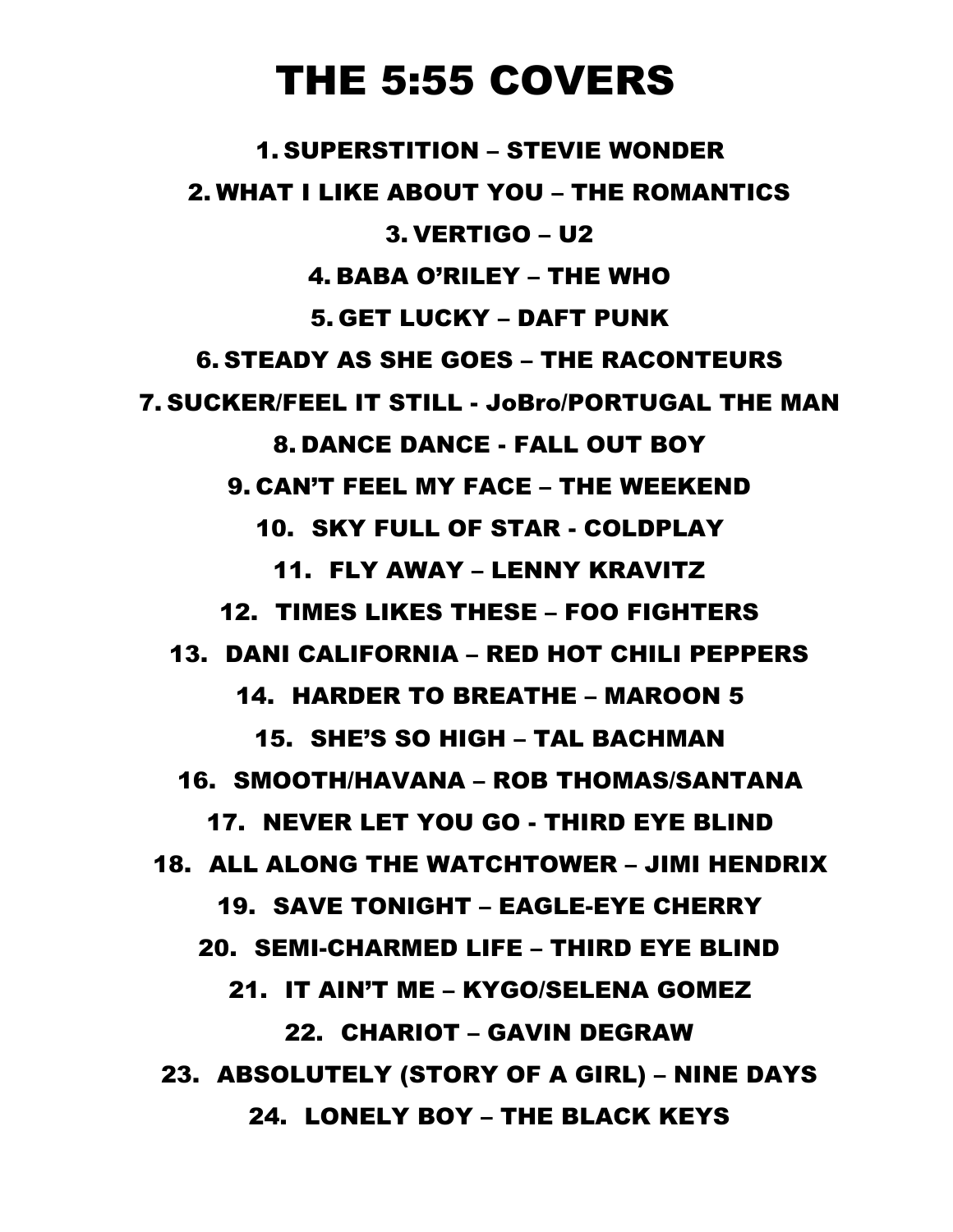25. BRIGHT LIGHTS – MATCHBOX TWENTY

### 26. GIMME SHELTER – THE ROLLING STONES

### 27. FRIDAY I'M IN LOVE – THE CURE

28. THNKS FR TH MMRS/SUGAR, WE'RE GOING DOWN - FOB

29. AIN'T NO REST FOR THE WICKED – CAGE THE ELEPHANT

30. WAGON WHEEL – OLD CROW MEDICINE SHOW

31. I WANT YOU BACK – JACKSON 5

### 32. ANIMAL – NEON TREES

33. JACKIE CHAN - POST MALONE

### 34. MY HOUSE – FLO RIDA

# 35. THE IMPRESSION THAT I GET – THE MIGHTY MIGHTY BOSSTONES

36. KISS THIS – THE STRUTS

37. CHAINSMOKERS MEDLEY – THE CHAINSMOKERS/THE

#### FRAY

38. EVERYBODY – BACKSTREET BOYS

39. LET'S GET IT STARTED – THE BLACK EYED PEAS

### 40. SONG 2 - BLUR

41. I'LL BE THERE FOR YOU – FRIENDS' THEME SONG

42. ARE YOU GONNA BE MY GIRL - JET

43. TOXIC – BRITNEY SPEARS

44. DIRTY LITTLE SECRET – THE ALL-AMERICAN REJECTS

45. SWEET HOME ALABAMA – LYNYRD SKYNYRD

## 46. JUST DANCE – LADY GAGA

## 47. SHOOK ME ALL NIGHT LONG – AC/DC

48. USE SOMEBODY/TAKE ME HOME - KINGS OF LEON